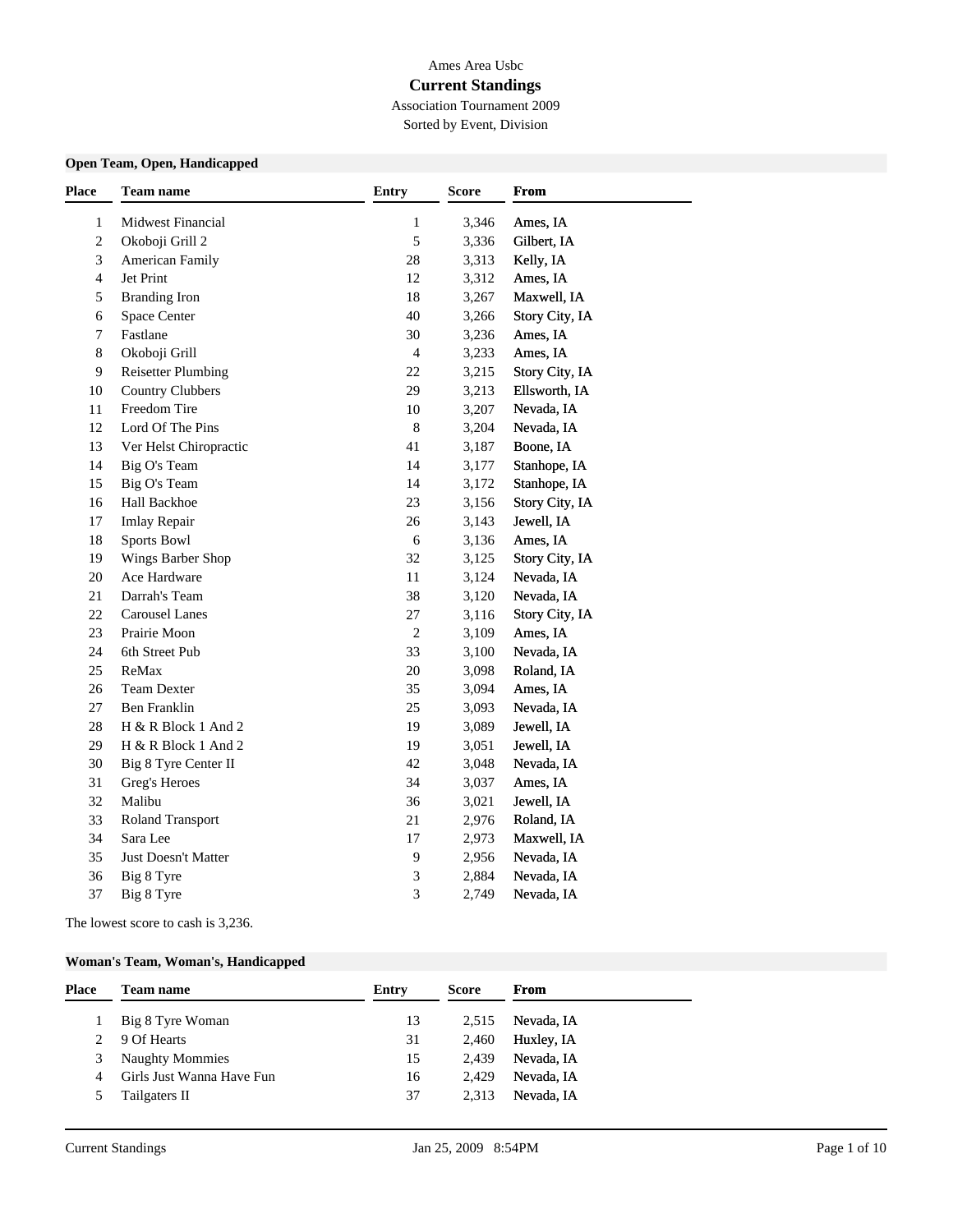### The lowest score to cash is 2,460.

### **Doubles, Open, Handicapped**

| <b>Place</b> | Team name                                  | <b>Entry</b>   | <b>Score</b> | From           |  |
|--------------|--------------------------------------------|----------------|--------------|----------------|--|
| $\mathbf{1}$ | Schwartz, Dennis / Wierson, Ryan J         | 25             | 1,410        | Nevada, IA     |  |
| 2            | Watts, Dwain A / Holm, Kevin L             | $22\,$         | 1,398        | Story City, IA |  |
| 3            | Black, Derrick J / Black, Michael L        | 18             | 1,379        | Maxwell, IA    |  |
| 4            | Friedman, Alan J / Heller, Mark M          | 12             | 1,373        | Ames, IA       |  |
| 5            | Kock, Mike C / Glick, R. Allen             | $28\,$         | 1,358        | Kelly, IA      |  |
| 6            | Wicks, Bryan R / Howard, Brian L           | 36             | 1,353        | Jewell, IA     |  |
| 7            | Mc Devitt, Dan L / Westeen, Ron R, Jr      | $\mathbf{1}$   | 1,351        | Ames, IA       |  |
| 8            | Brekke, Tom D / Richey, Hollie S           | 8              | 1,322        | Nevada, IA     |  |
| 9            | Crouse, Justin D / Elliott, Craig S        | 18             | 1,318        | Maxwell, IA    |  |
| 10           | Mensing, Dennis D / Robinson,<br>Randal L  | 10             | 1,316        | Nevada, IA     |  |
| 11           | Hall, Scott O / Kadolph, Tim               | 23             | 1,314        | Story City, IA |  |
| 12           | Hackett, Rick A / Brandl, Steven J         | $\sqrt{2}$     | 1,306        | Ames, IA       |  |
| 13           | Neal, Michael L / Earles, Landon W         | 6              | 1,301        | Ames, IA       |  |
| 14           | Schoep, Arden J / Knop, Greg H             | 1              | 1,298        | Ames, IA       |  |
| 15           | Anderson, Doug L / Sorem, Ronald J         | 10             | 1,293        | Nevada, IA     |  |
| 15           | Catus, Robert N / Myers, Donnie W          | $\overline{4}$ | 1,293        | Ames, IA       |  |
| 15           | Webb, Karla K / Goodmanson, Kim K          | 20             | 1,293        | Roland, IA     |  |
| 18           | Howerton, Randy D / Howerton, Mark         | 41             | 1,290        | Boone, IA      |  |
|              | $\mathbf N$                                |                |              |                |  |
| 18           | Cook, Doug E / Paulsen, Darrell E          | 26             | 1,290        | Jewell, IA     |  |
| 20           | Hess, Jeremy D / Hess, Bill                | 40             | 1,283        | Story City, IA |  |
| 21           | Hunter, Bob D / Sealine, Orien R           | 14             | 1,281        | Stanhope, IA   |  |
| 22           | Abels, Brian D / Arneson, Paul C           | 29             | 1,279        | Ellsworth, IA  |  |
| 22           | Nerem, Ralph E / Hall, Kent D              | 23             | 1,279        | Story City, IA |  |
| 24           | Tscherter, Scott / Ruopp, Greg R           | $\mathfrak{Z}$ | 1,271        | Nevada, IA     |  |
| 25           | Gray, Timothy A / Sewald, Kimberly<br>M    | 2              | 1,269        | Ames, IA       |  |
| 26           | Sealine, Ranae / Sealine, Douglas D        | 14             | 1,267        | Stanhope, IA   |  |
| 27           | Larson, Chad S / Hill, Taylor A            | 19             | 1,266        | Jewell, IA     |  |
| 28           | Thompson, Greg / Olson, Lance D            | $\overline{7}$ | 1,262        | Ames, IA       |  |
| 29           | Anderson, David B / Schweertmann,<br>Scott | 32             | 1,242        | Story City, IA |  |
| 30           | Tibben, Brian A / Hawkins, Keith L         | 9              | 1,239        | Nevada, IA     |  |
| 31           | Beck, Diane L / Mortvedt, Jo K             | 20             | 1,238        | Roland, IA     |  |
| 32           | Wilcox, Brian W / Graham, Steve D          | 19             | 1,237        | Jewell, IA     |  |
| 33           | Heeren, Jeff A / Hodnefield, Dan W         | 36             | 1,235        | Jewell, IA     |  |
| 34           | Culpepper, Wayne E / Cavan, Lom            | 29             | 1,228        | Ellsworth, IA  |  |
| 34           | Busing, Edward E, Jr / Caputo, Frank<br>P  | 19             | 1,228        | Jewell, IA     |  |
| 36           | Batistil, Romel / Birkestrand, Kenneth     | 30             | 1,225        | Ames, IA       |  |
| 37           | Otto, Duane D / Hayungs, Anthony C         | 25             | 1,223        | Nevada, IA     |  |
| 37           | Cryder, Robert L / Leeper, Jared           | 41             | 1,223        | Boone, IA      |  |
| 39           | Stark, Matt D / Robinson, Kenneth J        | 3              | 1,222        | Nevada, IA     |  |
| 40           | Blanford, Bari B / Clawson, Don R          | 30             | 1,221        | Ames, IA       |  |
| 41           | Tjelmeland, Mike R / Davis, Frank L        | 8              | 1,220        | Nevada, IA     |  |
| 42           | Tscherter, Mick F / Krausman, Mark<br>W    | 42             | 1,211        | Nevada, IA     |  |
| 43           | Best, Barry J / Ortiz, Jeff                | $\overline{4}$ | 1,208        | Ames, IA       |  |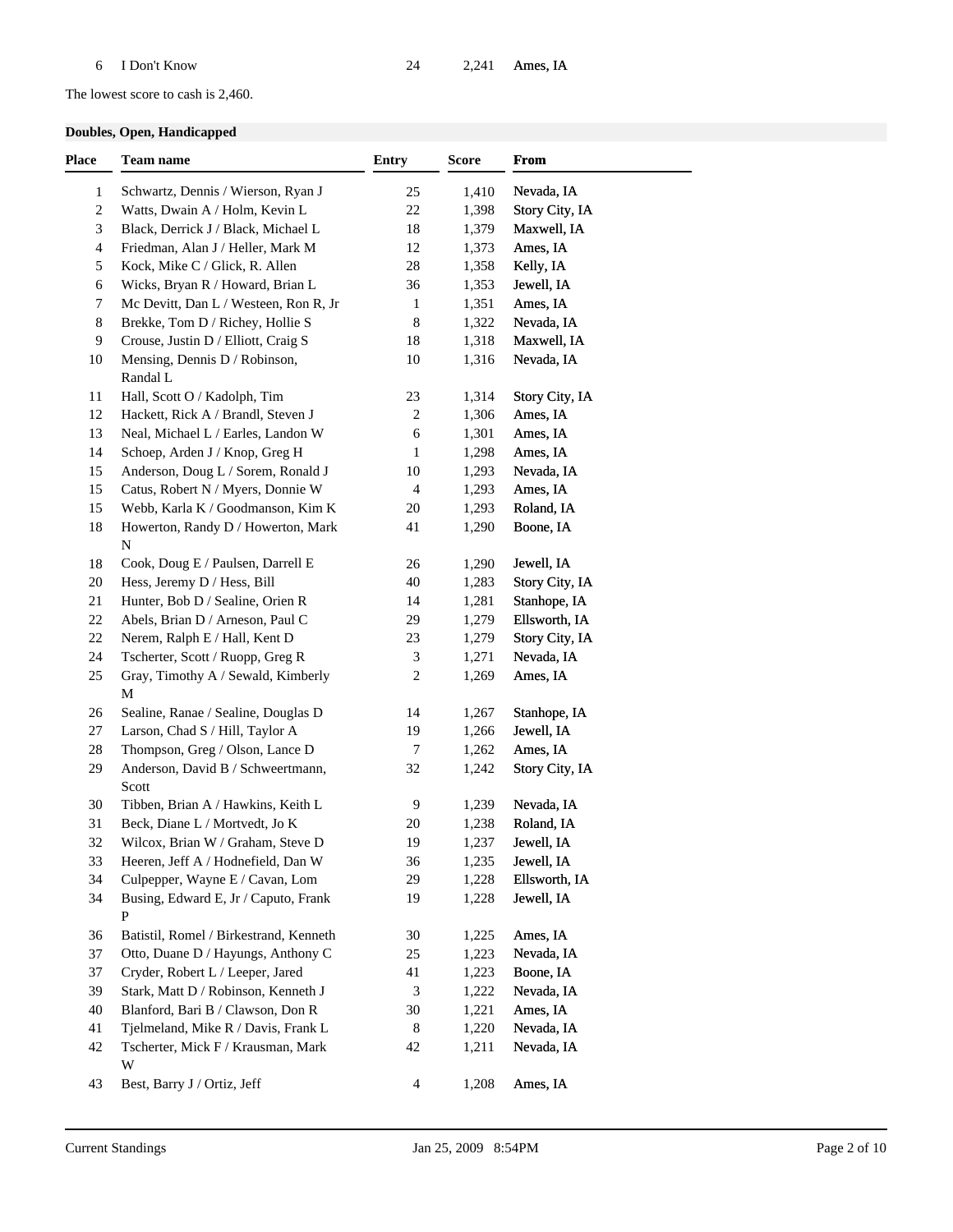| 44 | Hetland, Randy M / Goodmanson,<br>Jason M | 29             | 1,206 | Ellsworth, IA         |
|----|-------------------------------------------|----------------|-------|-----------------------|
| 44 | Thompson, Justin A / Beck, Jamie J        | 27             | 1,206 | <b>Story City, IA</b> |
| 46 | Sires, Caleb J / Emery, Todd D            | 5              | 1,204 | Gilbert, IA           |
| 47 | Nelson, Cory M / Twedt, Rod L             | 27             | 1,198 | Story City, IA        |
| 47 | Busch, Brandon L / Everett, Jerry         | 35             | 1,198 | Ames, IA              |
| 49 | Krumm, Tom T / Wilcox, Bruce A            | 19             | 1,191 | Jewell, IA            |
| 50 | Killam, Tim / Whitefield, Jeff W          | $\sqrt{5}$     | 1,190 | Gilbert, IA           |
| 51 | Meller, Edward / Bowlin, Gabe J           | 14             | 1,187 | Stanhope, IA          |
| 52 | Heintz, Jeremy L / Dutton, Bret M         | 33             | 1,186 | Nevada, IA            |
| 53 | Ellis, Bob L / Beck, Art                  | 21             | 1,183 | Roland, IA            |
| 54 | Huntrods, Stanley F / Huntrods,           | 25             | 1,182 | Nevada, IA            |
|    | Steven T                                  |                |       |                       |
| 54 | Sewald, Ronald D, Jr / Carriere,          | 12             | 1,182 | Ames, IA              |
|    | Phillip A                                 |                |       |                       |
| 56 | Thompson, Jason A / Kahl, Brian L         | 27             | 1,179 | Story City, IA        |
| 57 | Best, Bill / Best, Bob O                  | $\overline{4}$ | 1,177 | Ames, IA              |
| 58 | Darrah, Josh M / Tillotson, Keith M       | 11             | 1,175 | Nevada, IA            |
| 59 | Olson, Randy M / Imlay, Ronald E          | 26             | 1,163 | Jewell, IA            |
| 60 | Tuchek, James L / Abels, Scott J          | 19             | 1,156 | Jewell, IA            |
| 61 | Hansen, Lee M / Tungesvick, Loren J       | 40             | 1,150 | Story City, IA        |
| 62 | Prescott, Jarad W / Crouse, Lowell D      | 18             | 1,138 | Maxwell, IA           |
| 62 | Harris, Brad W / Zaback, Peter C          | 35             | 1,138 | Ames, IA              |
| 64 | Wing, Jon H / Anderson, Scott R           | 32             | 1,136 | Story City, IA        |
| 65 | Bern, Kerry E / Newell, Brandon W         | 42             | 1,112 | Nevada, IA            |
| 66 | Link, Gary A / Link, Kevin W              | 33             | 1,106 | Nevada, IA            |
| 67 | Moore, Jeff E / Mason, Terry W            | 12             | 1,102 | Ames, IA              |
| 68 | Snodgrass, Joshua M / Hanson, Brian       | 33             | 1,101 | Nevada, IA            |
|    | L                                         |                |       |                       |
| 69 | Olson, Larry G / Overland, Gary L         | 1              | 1,091 | Ames, IA              |
| 70 | Carsrud, Bryan / Knop, Chad A             | 3              | 1,071 | Nevada, IA            |
| 71 | Huggins, Lowell W / Smith, Jimmy J        | 6              | 1,060 | Ames, IA              |
| 72 | Hathaway, Mike R / Dobson, Chad V         | 3              | 1,052 | Nevada, IA            |
| 73 | Earles, Robert F / Earles, Jeremy W       | 6              | 1,051 | Ames, IA              |
| 74 | Sargent, Frank L / Meester, Edward J      | 21             | 1,001 | Roland, IA            |

The lowest score to cash is 1,293.

### **Doubles, Woman, Handicapped**

| <b>Place</b> | <b>Team name</b>                        | Entry | <b>Score</b> | From                  |
|--------------|-----------------------------------------|-------|--------------|-----------------------|
| 1            | Jones, Ashley K / Banks, Katie M        | 7     | 1,396        | Ames, IA              |
| 2            | Hausmann, Peg / Hamlin, Rosemary        | 24    | 1,321        | Ames, IA              |
| 3            | Lawson, Candy S / Johnson, Mary A       | 13    | 1,288        | Nevada, IA            |
| 4            | Severson, Brenda L / Watson, Becky<br>А | 7     | 1,280        | Ames, IA              |
| 5            | Dobson, Linda S / Ackerman, Tammy<br>A  | 16    | 1,276        | Nevada, IA            |
| 6            | Schoep, Diane M / Jennings, Teri L      | 31    | 1,261        | Huxley, IA            |
| 7            | Corbin, Nancy J / Stone, Cathy          | 7     | 1,238        | Ames, IA              |
| 8            | Wheeler, Brandy $J /$ Roling, Angie R   | 27    | 1,225        | <b>Story City, IA</b> |
| 9            | Mcpartland, Cari / Bauge, Shirley J     | 31    | 1,198        | Huxley, IA            |
| 10           | Klonglan, Shirley I / Black, Joan M     | 13    | 1,196        | Nevada, IA            |
| 11           | Robinson, Tara L / Robinson, Debra S    | 16    | 1,185        | Nevada, IA            |

The lowest score to cash is 1,280.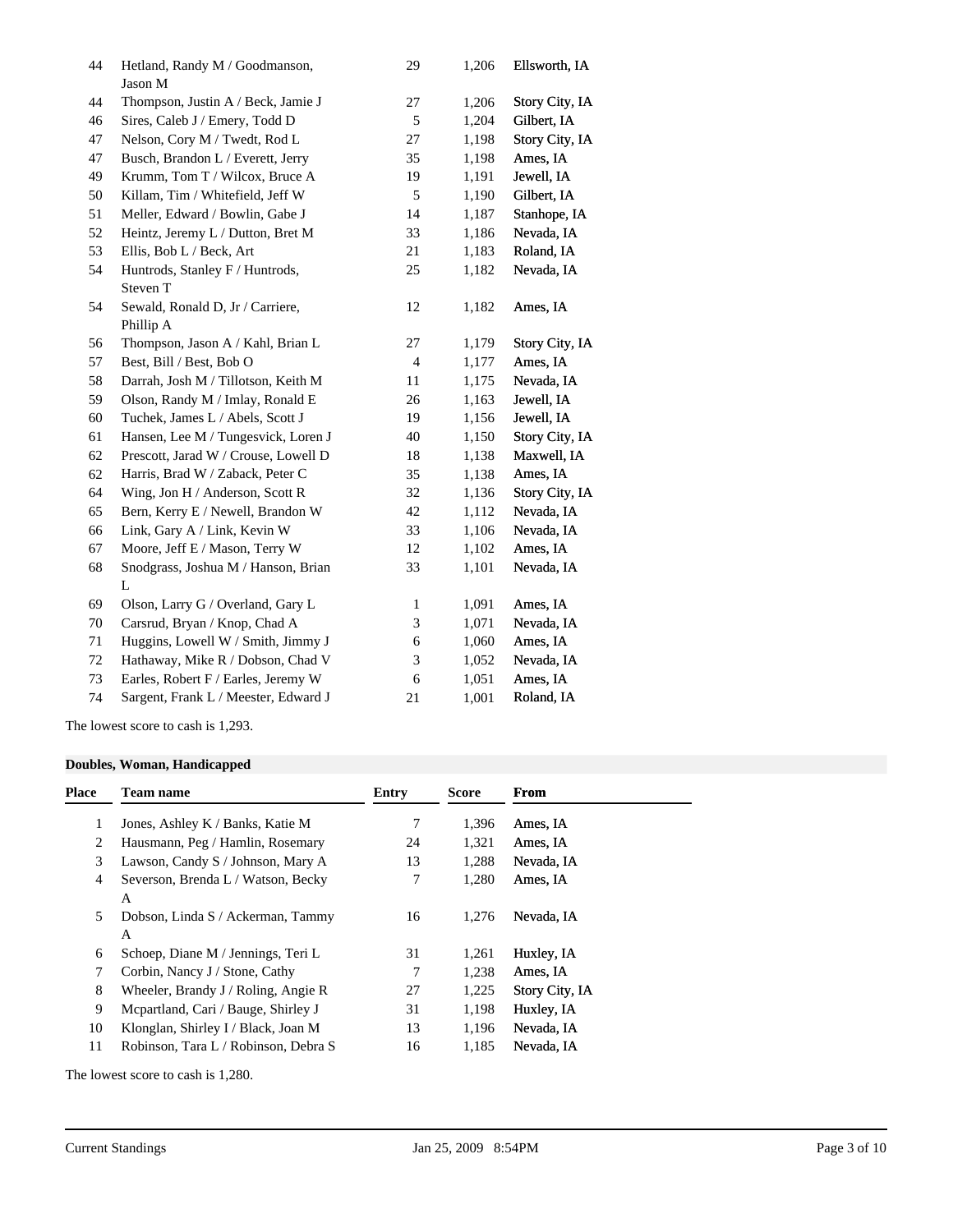### **Singles, Open, Handicapped**

| <b>Place</b>   | Team name                            | <b>Entry</b>   | <b>Score</b> | From                          |  |
|----------------|--------------------------------------|----------------|--------------|-------------------------------|--|
| $\mathbf{1}$   | Catus, Robert N                      | 4              | 729          | Ames, IA                      |  |
| 2              | Carsrud, Bryan                       | 3              | 727          | Nevada, IA                    |  |
| 3              | Hill, Taylor A                       | 19             | 723          | Jewell, IA                    |  |
| 4              | Myers, Donnie W                      | 4              | 718          | Ames, IA                      |  |
| 5              | Heller, Mark M                       | 12             | 716          | Ames, IA                      |  |
| 6              | Schweertmann, Scott                  | 32             | 710          | Story City, IA                |  |
| 7              | Hunter, Bob D                        | 14             | 707          | Stanhope, IA                  |  |
| 8              | Sorem, Ronald J                      | 10             | 706          | Nevada, IA                    |  |
| $\overline{9}$ | Ortiz, Jeff                          | 4              | 702          | Ames, IA                      |  |
| 10             | Tibben, Brian A                      | 9              | 700          | Nevada, IA                    |  |
| 11             | Brandl, Steven J                     | 2              | 699          | Ames, IA                      |  |
| 12             | Sealine, Douglas D                   | 14             | 695          | Stanhope, IA                  |  |
| 13             | Beck, Jamie J                        | 27             | 694          | Story City, IA                |  |
| 14             | Snodgrass, Joshua M                  | 33             | 688          | Nevada, IA                    |  |
| 15             | Clawson, Don R                       | 30             | 685          | Ames, IA                      |  |
| 16             | Schwartz, Dennis                     | 25             | 683          | Nevada, IA                    |  |
| 17             | Hodnefield, Dan W                    | 36             | 682          | Jewell, IA                    |  |
| 18             | Sewald, Ronald D, Jr                 | 12             | 679          | Ames, IA                      |  |
| 19             | Zaback, Peter C                      | 35             | 675          | Ames, IA                      |  |
| 19             | Hess, Bill                           | 40             | 675          | Story City, IA                |  |
| 21             | Wing, Jon H                          | 32             | 672          | Story City, IA                |  |
| $22\,$         | Anderson, Scott R                    | 32             | 668          | Story City, IA                |  |
| 23             | Cavan, Lom                           | 29             | 667          | Ellsworth, IA                 |  |
|                |                                      |                |              |                               |  |
| 23             | Mensing, Dennis D                    | 10             | 667          | Nevada, IA                    |  |
| 23             | Gray, Timothy A                      | $\overline{c}$ | 667          | Ames, IA                      |  |
| 26             | Goodmanson, Kim K                    | 20             | 665          | Roland, IA                    |  |
| 27             | Bern, Kerry E                        | 42<br>40       | 662          | Nevada, IA                    |  |
| 28             | Hansen, Lee M                        |                | 659          | Story City, IA                |  |
| 29<br>29       | Imlay, Ronald E<br>Holm, Kevin L     | 26<br>22       | 658<br>658   | Jewell, IA                    |  |
| 31             |                                      | 7              | 655          | Story City, IA                |  |
| 31             | Thompson, Greg<br>Graham, Steve D    | 19             | 655          | Ames, IA                      |  |
| 33             |                                      | $22\,$         | 654          | Jewell, IA                    |  |
|                | Watts, Dwain A                       |                |              | Story City, IA                |  |
| 34             | Howard, Brian L                      | 36<br>19       | 653          | Jewell, IA                    |  |
| 34             | Caputo, Frank P                      |                | 653          | Jewell, IA                    |  |
| 34             | Tungesvick, Loren J                  | 40             | 653          | Story City, IA                |  |
| 37<br>38       | Cook, Doug E<br>Mortvedt, Jo K       | 26             | 651          | Jewell, IA<br>Roland, IA      |  |
|                |                                      | 20             | 650          |                               |  |
| 39<br>39       | Hall, Kent D<br>Sires, Caleb J       | 23<br>5        | 649<br>649   | Story City, IA<br>Gilbert, IA |  |
| 39             | Smith, Jimmy J                       | 6              | 649          | Ames, IA                      |  |
| 42             | Hess, Jeremy D                       | 40             | 647          | Story City, IA                |  |
| $42\,$         | Newell, Brandon W                    | 42             | 647          | Nevada, IA                    |  |
|                |                                      |                |              | Ames, IA                      |  |
| 44             | Westeen, Ron R, Jr                   | 1<br>10        | 645          | Nevada, IA                    |  |
| 45             | Robinson, Randal L<br>Nelson, Cory M |                | 643          |                               |  |
| 46             |                                      | 27             | 642          | Story City, IA                |  |
| 47             | Hetland, Randy M                     | 29             | 641          | Ellsworth, IA                 |  |
| 47             | Swanson, James L                     | 32             | 641          | Story City, IA                |  |
| 49             | Dobson, Chad V                       | 3              | 640          | Nevada, IA                    |  |
| 50             | Wilcox, Bruce A                      | 19             | 639          | Jewell, IA                    |  |
| 51             | Tscherter, Scott                     | 3              | 636          | Nevada, IA                    |  |
| 52             | Earles, Landon W                     | 6              | 635          | Ames, IA                      |  |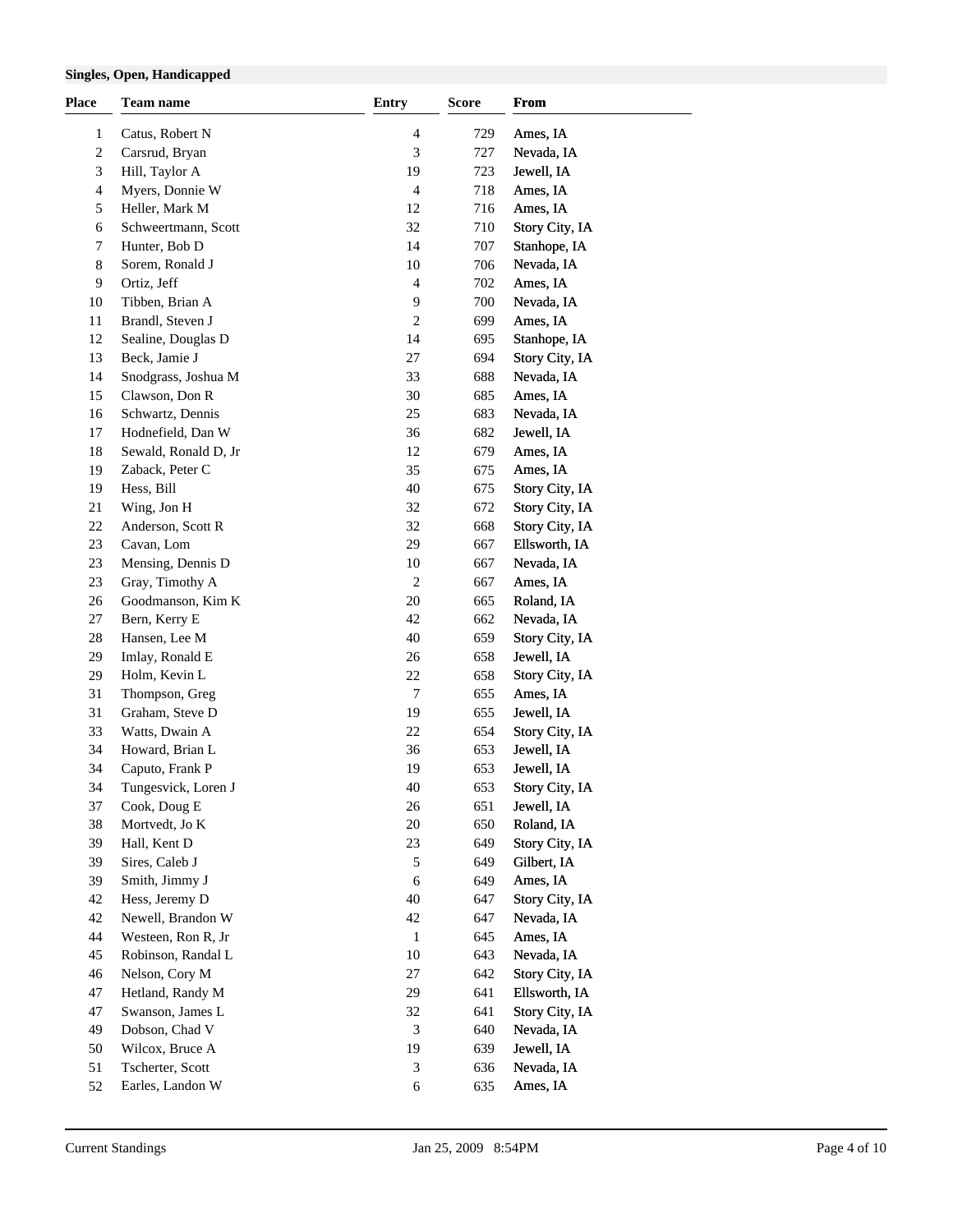| 54<br>Busch, Brandon L<br>35<br>633<br>Ames, IA<br>35<br>55<br>Everett, Jerry<br>632<br>Ames, IA<br>$10\,$<br>56<br>Anderson, Doug L<br>631<br>Nevada, IA<br>$41\,$<br>56<br>Leeper, Jared<br>631<br>Boone, IA<br>$\ensuremath{\mathfrak{Z}}$<br>58<br>Knop, Chad A<br>630<br>Nevada, IA<br>29<br>58<br>Abels, Brian D<br>630<br>Ellsworth, IA<br>58<br>Wicks, Bryan R<br>36<br>630<br>Jewell, IA<br>32<br>61<br>Anderson, David B<br>Story City, IA<br>628<br>$42\,$<br>62<br>Tscherter, Mick F<br>Nevada, IA<br>626<br>23<br>62<br>Hall, Scott O<br>Story City, IA<br>626<br>62<br>Blanford, Bari B<br>$30\,$<br>Ames, IA<br>626<br>65<br>Ruopp, Greg R<br>$\ensuremath{\mathfrak{Z}}$<br>Nevada, IA<br>623<br>65<br>Sealine, Orien R<br>14<br>Stanhope, IA<br>623<br>$28\,$<br>67<br>Glick, R. Allen<br>Kelly, IA<br>619<br>23<br>67<br>Nerem, Ralph E<br>Story City, IA<br>619<br>69<br>Black, Michael L<br>18<br>Maxwell, IA<br>617<br>70<br>Tuchek, James L<br>19<br>Jewell, IA<br>616<br>19<br>70<br>Busing, Edward E, Jr<br>Jewell, IA<br>616<br>$41\,$<br>72<br>Howerton, Randy D<br>613<br>Boone, IA<br>33<br>73<br>Link, Kevin W<br>611<br>Nevada, IA<br>$25\,$<br>73<br>Huntrods, Steven T<br>611<br>Nevada, IA<br>$27\,$<br>75<br>Twedt, Rod L<br>607<br>Story City, IA<br>29<br>75<br>Culpepper, Wayne E<br>607<br>Ellsworth, IA<br>77<br>Best, Bob O<br>$\overline{4}$<br>606<br>Ames, IA<br>77<br>Beck, Diane L<br>$20\,$<br>Roland, IA<br>606<br>79<br>Kock, Mike C<br>$28\,$<br>604<br>Kelly, IA<br>$80\,$<br>Larson, Chad S<br>19<br>603<br>Jewell, IA<br>$\,$ 8 $\,$<br>81<br>Brekke, Tom D<br>602<br>Nevada, IA<br>82<br>Mason, Terry W<br>12<br>601<br>Ames, IA<br>32<br>83<br>Hinderaker, Don J<br>Story City, IA<br>600<br>83<br>$27\,$<br>Kahl, Brian L<br>Story City, IA<br>600<br>85<br>Best, Barry J<br>$\overline{4}$<br>599<br>Ames, IA<br>86<br>Olson, Larry G<br>$\mathbf{1}$<br>598<br>Ames, IA<br>$27\,$<br>86<br>Thompson, Jason A<br>598<br>Story City, IA<br>Webb, Karla K<br>$20\,$<br>86<br>598<br>Roland, IA<br>89<br>3<br>597<br>Hathaway, Mike R<br>Nevada, IA<br>$90\,$<br>Killam, Tim<br>5<br>595<br>Gilbert, IA<br>33<br>91<br>Hanson, Brian L<br>594<br>Nevada, IA<br>91<br>Earles, Robert F<br>$\sqrt{6}$<br>594<br>Ames, IA<br>$\sqrt{2}$<br>93<br>Hackett, Rick A<br>593<br>Ames, IA<br>12<br>93<br>Carriere, Phillip A<br>593<br>Ames, IA<br>93<br>Darrah, Josh M<br>11<br>593<br>Nevada, IA<br>93<br>$\sqrt{5}$<br>Whitefield, Jeff W<br>593<br>Gilbert, IA<br>41<br>97<br>Howerton, Mark N<br>592<br>Boone, IA<br>98<br>Meller, Edward<br>14<br>591<br>Stanhope, IA<br>33<br>98<br>Heintz, Jeremy L<br>591<br>Nevada, IA<br>Cryder, Robert L<br>100<br>41<br>589<br>Boone, IA<br>Friedman, Alan J<br>12<br>101<br>588<br>Ames, IA<br>Sealine, Ranae<br>14<br>588<br>Stanhope, IA<br>101<br>103<br>Best, Bill<br>$\overline{4}$<br>Ames, IA<br>586<br>103<br>Moore, Jeff E<br>12<br>586<br>Ames, IA<br>105<br>Paulsen, Darrell E<br>26<br>584<br>Jewell, IA<br>Thompson, Justin A<br>27<br>582<br>Story City, IA<br>106<br>Krumm, Tom T<br>107<br>19<br>581<br>Jewell, IA<br>Heeren, Jeff A<br>108<br>36<br>Jewell, IA<br>580 | 53 | Black, Derrick J | 18 | 634 | Maxwell, IA |
|----------------------------------------------------------------------------------------------------------------------------------------------------------------------------------------------------------------------------------------------------------------------------------------------------------------------------------------------------------------------------------------------------------------------------------------------------------------------------------------------------------------------------------------------------------------------------------------------------------------------------------------------------------------------------------------------------------------------------------------------------------------------------------------------------------------------------------------------------------------------------------------------------------------------------------------------------------------------------------------------------------------------------------------------------------------------------------------------------------------------------------------------------------------------------------------------------------------------------------------------------------------------------------------------------------------------------------------------------------------------------------------------------------------------------------------------------------------------------------------------------------------------------------------------------------------------------------------------------------------------------------------------------------------------------------------------------------------------------------------------------------------------------------------------------------------------------------------------------------------------------------------------------------------------------------------------------------------------------------------------------------------------------------------------------------------------------------------------------------------------------------------------------------------------------------------------------------------------------------------------------------------------------------------------------------------------------------------------------------------------------------------------------------------------------------------------------------------------------------------------------------------------------------------------------------------------------------------------------------------------------------------------------------------------------------------------------------------------------------------------------------------------------------------------------------------------------------------------------------------------------------------------------------------------------------------------------------------------------------------------------------------------------------------------------------------------------------------------------------------------------------------------------------------------------------|----|------------------|----|-----|-------------|
|                                                                                                                                                                                                                                                                                                                                                                                                                                                                                                                                                                                                                                                                                                                                                                                                                                                                                                                                                                                                                                                                                                                                                                                                                                                                                                                                                                                                                                                                                                                                                                                                                                                                                                                                                                                                                                                                                                                                                                                                                                                                                                                                                                                                                                                                                                                                                                                                                                                                                                                                                                                                                                                                                                                                                                                                                                                                                                                                                                                                                                                                                                                                                                                  |    |                  |    |     |             |
|                                                                                                                                                                                                                                                                                                                                                                                                                                                                                                                                                                                                                                                                                                                                                                                                                                                                                                                                                                                                                                                                                                                                                                                                                                                                                                                                                                                                                                                                                                                                                                                                                                                                                                                                                                                                                                                                                                                                                                                                                                                                                                                                                                                                                                                                                                                                                                                                                                                                                                                                                                                                                                                                                                                                                                                                                                                                                                                                                                                                                                                                                                                                                                                  |    |                  |    |     |             |
|                                                                                                                                                                                                                                                                                                                                                                                                                                                                                                                                                                                                                                                                                                                                                                                                                                                                                                                                                                                                                                                                                                                                                                                                                                                                                                                                                                                                                                                                                                                                                                                                                                                                                                                                                                                                                                                                                                                                                                                                                                                                                                                                                                                                                                                                                                                                                                                                                                                                                                                                                                                                                                                                                                                                                                                                                                                                                                                                                                                                                                                                                                                                                                                  |    |                  |    |     |             |
|                                                                                                                                                                                                                                                                                                                                                                                                                                                                                                                                                                                                                                                                                                                                                                                                                                                                                                                                                                                                                                                                                                                                                                                                                                                                                                                                                                                                                                                                                                                                                                                                                                                                                                                                                                                                                                                                                                                                                                                                                                                                                                                                                                                                                                                                                                                                                                                                                                                                                                                                                                                                                                                                                                                                                                                                                                                                                                                                                                                                                                                                                                                                                                                  |    |                  |    |     |             |
|                                                                                                                                                                                                                                                                                                                                                                                                                                                                                                                                                                                                                                                                                                                                                                                                                                                                                                                                                                                                                                                                                                                                                                                                                                                                                                                                                                                                                                                                                                                                                                                                                                                                                                                                                                                                                                                                                                                                                                                                                                                                                                                                                                                                                                                                                                                                                                                                                                                                                                                                                                                                                                                                                                                                                                                                                                                                                                                                                                                                                                                                                                                                                                                  |    |                  |    |     |             |
|                                                                                                                                                                                                                                                                                                                                                                                                                                                                                                                                                                                                                                                                                                                                                                                                                                                                                                                                                                                                                                                                                                                                                                                                                                                                                                                                                                                                                                                                                                                                                                                                                                                                                                                                                                                                                                                                                                                                                                                                                                                                                                                                                                                                                                                                                                                                                                                                                                                                                                                                                                                                                                                                                                                                                                                                                                                                                                                                                                                                                                                                                                                                                                                  |    |                  |    |     |             |
|                                                                                                                                                                                                                                                                                                                                                                                                                                                                                                                                                                                                                                                                                                                                                                                                                                                                                                                                                                                                                                                                                                                                                                                                                                                                                                                                                                                                                                                                                                                                                                                                                                                                                                                                                                                                                                                                                                                                                                                                                                                                                                                                                                                                                                                                                                                                                                                                                                                                                                                                                                                                                                                                                                                                                                                                                                                                                                                                                                                                                                                                                                                                                                                  |    |                  |    |     |             |
|                                                                                                                                                                                                                                                                                                                                                                                                                                                                                                                                                                                                                                                                                                                                                                                                                                                                                                                                                                                                                                                                                                                                                                                                                                                                                                                                                                                                                                                                                                                                                                                                                                                                                                                                                                                                                                                                                                                                                                                                                                                                                                                                                                                                                                                                                                                                                                                                                                                                                                                                                                                                                                                                                                                                                                                                                                                                                                                                                                                                                                                                                                                                                                                  |    |                  |    |     |             |
|                                                                                                                                                                                                                                                                                                                                                                                                                                                                                                                                                                                                                                                                                                                                                                                                                                                                                                                                                                                                                                                                                                                                                                                                                                                                                                                                                                                                                                                                                                                                                                                                                                                                                                                                                                                                                                                                                                                                                                                                                                                                                                                                                                                                                                                                                                                                                                                                                                                                                                                                                                                                                                                                                                                                                                                                                                                                                                                                                                                                                                                                                                                                                                                  |    |                  |    |     |             |
|                                                                                                                                                                                                                                                                                                                                                                                                                                                                                                                                                                                                                                                                                                                                                                                                                                                                                                                                                                                                                                                                                                                                                                                                                                                                                                                                                                                                                                                                                                                                                                                                                                                                                                                                                                                                                                                                                                                                                                                                                                                                                                                                                                                                                                                                                                                                                                                                                                                                                                                                                                                                                                                                                                                                                                                                                                                                                                                                                                                                                                                                                                                                                                                  |    |                  |    |     |             |
|                                                                                                                                                                                                                                                                                                                                                                                                                                                                                                                                                                                                                                                                                                                                                                                                                                                                                                                                                                                                                                                                                                                                                                                                                                                                                                                                                                                                                                                                                                                                                                                                                                                                                                                                                                                                                                                                                                                                                                                                                                                                                                                                                                                                                                                                                                                                                                                                                                                                                                                                                                                                                                                                                                                                                                                                                                                                                                                                                                                                                                                                                                                                                                                  |    |                  |    |     |             |
|                                                                                                                                                                                                                                                                                                                                                                                                                                                                                                                                                                                                                                                                                                                                                                                                                                                                                                                                                                                                                                                                                                                                                                                                                                                                                                                                                                                                                                                                                                                                                                                                                                                                                                                                                                                                                                                                                                                                                                                                                                                                                                                                                                                                                                                                                                                                                                                                                                                                                                                                                                                                                                                                                                                                                                                                                                                                                                                                                                                                                                                                                                                                                                                  |    |                  |    |     |             |
|                                                                                                                                                                                                                                                                                                                                                                                                                                                                                                                                                                                                                                                                                                                                                                                                                                                                                                                                                                                                                                                                                                                                                                                                                                                                                                                                                                                                                                                                                                                                                                                                                                                                                                                                                                                                                                                                                                                                                                                                                                                                                                                                                                                                                                                                                                                                                                                                                                                                                                                                                                                                                                                                                                                                                                                                                                                                                                                                                                                                                                                                                                                                                                                  |    |                  |    |     |             |
|                                                                                                                                                                                                                                                                                                                                                                                                                                                                                                                                                                                                                                                                                                                                                                                                                                                                                                                                                                                                                                                                                                                                                                                                                                                                                                                                                                                                                                                                                                                                                                                                                                                                                                                                                                                                                                                                                                                                                                                                                                                                                                                                                                                                                                                                                                                                                                                                                                                                                                                                                                                                                                                                                                                                                                                                                                                                                                                                                                                                                                                                                                                                                                                  |    |                  |    |     |             |
|                                                                                                                                                                                                                                                                                                                                                                                                                                                                                                                                                                                                                                                                                                                                                                                                                                                                                                                                                                                                                                                                                                                                                                                                                                                                                                                                                                                                                                                                                                                                                                                                                                                                                                                                                                                                                                                                                                                                                                                                                                                                                                                                                                                                                                                                                                                                                                                                                                                                                                                                                                                                                                                                                                                                                                                                                                                                                                                                                                                                                                                                                                                                                                                  |    |                  |    |     |             |
|                                                                                                                                                                                                                                                                                                                                                                                                                                                                                                                                                                                                                                                                                                                                                                                                                                                                                                                                                                                                                                                                                                                                                                                                                                                                                                                                                                                                                                                                                                                                                                                                                                                                                                                                                                                                                                                                                                                                                                                                                                                                                                                                                                                                                                                                                                                                                                                                                                                                                                                                                                                                                                                                                                                                                                                                                                                                                                                                                                                                                                                                                                                                                                                  |    |                  |    |     |             |
|                                                                                                                                                                                                                                                                                                                                                                                                                                                                                                                                                                                                                                                                                                                                                                                                                                                                                                                                                                                                                                                                                                                                                                                                                                                                                                                                                                                                                                                                                                                                                                                                                                                                                                                                                                                                                                                                                                                                                                                                                                                                                                                                                                                                                                                                                                                                                                                                                                                                                                                                                                                                                                                                                                                                                                                                                                                                                                                                                                                                                                                                                                                                                                                  |    |                  |    |     |             |
|                                                                                                                                                                                                                                                                                                                                                                                                                                                                                                                                                                                                                                                                                                                                                                                                                                                                                                                                                                                                                                                                                                                                                                                                                                                                                                                                                                                                                                                                                                                                                                                                                                                                                                                                                                                                                                                                                                                                                                                                                                                                                                                                                                                                                                                                                                                                                                                                                                                                                                                                                                                                                                                                                                                                                                                                                                                                                                                                                                                                                                                                                                                                                                                  |    |                  |    |     |             |
|                                                                                                                                                                                                                                                                                                                                                                                                                                                                                                                                                                                                                                                                                                                                                                                                                                                                                                                                                                                                                                                                                                                                                                                                                                                                                                                                                                                                                                                                                                                                                                                                                                                                                                                                                                                                                                                                                                                                                                                                                                                                                                                                                                                                                                                                                                                                                                                                                                                                                                                                                                                                                                                                                                                                                                                                                                                                                                                                                                                                                                                                                                                                                                                  |    |                  |    |     |             |
|                                                                                                                                                                                                                                                                                                                                                                                                                                                                                                                                                                                                                                                                                                                                                                                                                                                                                                                                                                                                                                                                                                                                                                                                                                                                                                                                                                                                                                                                                                                                                                                                                                                                                                                                                                                                                                                                                                                                                                                                                                                                                                                                                                                                                                                                                                                                                                                                                                                                                                                                                                                                                                                                                                                                                                                                                                                                                                                                                                                                                                                                                                                                                                                  |    |                  |    |     |             |
|                                                                                                                                                                                                                                                                                                                                                                                                                                                                                                                                                                                                                                                                                                                                                                                                                                                                                                                                                                                                                                                                                                                                                                                                                                                                                                                                                                                                                                                                                                                                                                                                                                                                                                                                                                                                                                                                                                                                                                                                                                                                                                                                                                                                                                                                                                                                                                                                                                                                                                                                                                                                                                                                                                                                                                                                                                                                                                                                                                                                                                                                                                                                                                                  |    |                  |    |     |             |
|                                                                                                                                                                                                                                                                                                                                                                                                                                                                                                                                                                                                                                                                                                                                                                                                                                                                                                                                                                                                                                                                                                                                                                                                                                                                                                                                                                                                                                                                                                                                                                                                                                                                                                                                                                                                                                                                                                                                                                                                                                                                                                                                                                                                                                                                                                                                                                                                                                                                                                                                                                                                                                                                                                                                                                                                                                                                                                                                                                                                                                                                                                                                                                                  |    |                  |    |     |             |
|                                                                                                                                                                                                                                                                                                                                                                                                                                                                                                                                                                                                                                                                                                                                                                                                                                                                                                                                                                                                                                                                                                                                                                                                                                                                                                                                                                                                                                                                                                                                                                                                                                                                                                                                                                                                                                                                                                                                                                                                                                                                                                                                                                                                                                                                                                                                                                                                                                                                                                                                                                                                                                                                                                                                                                                                                                                                                                                                                                                                                                                                                                                                                                                  |    |                  |    |     |             |
|                                                                                                                                                                                                                                                                                                                                                                                                                                                                                                                                                                                                                                                                                                                                                                                                                                                                                                                                                                                                                                                                                                                                                                                                                                                                                                                                                                                                                                                                                                                                                                                                                                                                                                                                                                                                                                                                                                                                                                                                                                                                                                                                                                                                                                                                                                                                                                                                                                                                                                                                                                                                                                                                                                                                                                                                                                                                                                                                                                                                                                                                                                                                                                                  |    |                  |    |     |             |
|                                                                                                                                                                                                                                                                                                                                                                                                                                                                                                                                                                                                                                                                                                                                                                                                                                                                                                                                                                                                                                                                                                                                                                                                                                                                                                                                                                                                                                                                                                                                                                                                                                                                                                                                                                                                                                                                                                                                                                                                                                                                                                                                                                                                                                                                                                                                                                                                                                                                                                                                                                                                                                                                                                                                                                                                                                                                                                                                                                                                                                                                                                                                                                                  |    |                  |    |     |             |
|                                                                                                                                                                                                                                                                                                                                                                                                                                                                                                                                                                                                                                                                                                                                                                                                                                                                                                                                                                                                                                                                                                                                                                                                                                                                                                                                                                                                                                                                                                                                                                                                                                                                                                                                                                                                                                                                                                                                                                                                                                                                                                                                                                                                                                                                                                                                                                                                                                                                                                                                                                                                                                                                                                                                                                                                                                                                                                                                                                                                                                                                                                                                                                                  |    |                  |    |     |             |
|                                                                                                                                                                                                                                                                                                                                                                                                                                                                                                                                                                                                                                                                                                                                                                                                                                                                                                                                                                                                                                                                                                                                                                                                                                                                                                                                                                                                                                                                                                                                                                                                                                                                                                                                                                                                                                                                                                                                                                                                                                                                                                                                                                                                                                                                                                                                                                                                                                                                                                                                                                                                                                                                                                                                                                                                                                                                                                                                                                                                                                                                                                                                                                                  |    |                  |    |     |             |
|                                                                                                                                                                                                                                                                                                                                                                                                                                                                                                                                                                                                                                                                                                                                                                                                                                                                                                                                                                                                                                                                                                                                                                                                                                                                                                                                                                                                                                                                                                                                                                                                                                                                                                                                                                                                                                                                                                                                                                                                                                                                                                                                                                                                                                                                                                                                                                                                                                                                                                                                                                                                                                                                                                                                                                                                                                                                                                                                                                                                                                                                                                                                                                                  |    |                  |    |     |             |
|                                                                                                                                                                                                                                                                                                                                                                                                                                                                                                                                                                                                                                                                                                                                                                                                                                                                                                                                                                                                                                                                                                                                                                                                                                                                                                                                                                                                                                                                                                                                                                                                                                                                                                                                                                                                                                                                                                                                                                                                                                                                                                                                                                                                                                                                                                                                                                                                                                                                                                                                                                                                                                                                                                                                                                                                                                                                                                                                                                                                                                                                                                                                                                                  |    |                  |    |     |             |
|                                                                                                                                                                                                                                                                                                                                                                                                                                                                                                                                                                                                                                                                                                                                                                                                                                                                                                                                                                                                                                                                                                                                                                                                                                                                                                                                                                                                                                                                                                                                                                                                                                                                                                                                                                                                                                                                                                                                                                                                                                                                                                                                                                                                                                                                                                                                                                                                                                                                                                                                                                                                                                                                                                                                                                                                                                                                                                                                                                                                                                                                                                                                                                                  |    |                  |    |     |             |
|                                                                                                                                                                                                                                                                                                                                                                                                                                                                                                                                                                                                                                                                                                                                                                                                                                                                                                                                                                                                                                                                                                                                                                                                                                                                                                                                                                                                                                                                                                                                                                                                                                                                                                                                                                                                                                                                                                                                                                                                                                                                                                                                                                                                                                                                                                                                                                                                                                                                                                                                                                                                                                                                                                                                                                                                                                                                                                                                                                                                                                                                                                                                                                                  |    |                  |    |     |             |
|                                                                                                                                                                                                                                                                                                                                                                                                                                                                                                                                                                                                                                                                                                                                                                                                                                                                                                                                                                                                                                                                                                                                                                                                                                                                                                                                                                                                                                                                                                                                                                                                                                                                                                                                                                                                                                                                                                                                                                                                                                                                                                                                                                                                                                                                                                                                                                                                                                                                                                                                                                                                                                                                                                                                                                                                                                                                                                                                                                                                                                                                                                                                                                                  |    |                  |    |     |             |
|                                                                                                                                                                                                                                                                                                                                                                                                                                                                                                                                                                                                                                                                                                                                                                                                                                                                                                                                                                                                                                                                                                                                                                                                                                                                                                                                                                                                                                                                                                                                                                                                                                                                                                                                                                                                                                                                                                                                                                                                                                                                                                                                                                                                                                                                                                                                                                                                                                                                                                                                                                                                                                                                                                                                                                                                                                                                                                                                                                                                                                                                                                                                                                                  |    |                  |    |     |             |
|                                                                                                                                                                                                                                                                                                                                                                                                                                                                                                                                                                                                                                                                                                                                                                                                                                                                                                                                                                                                                                                                                                                                                                                                                                                                                                                                                                                                                                                                                                                                                                                                                                                                                                                                                                                                                                                                                                                                                                                                                                                                                                                                                                                                                                                                                                                                                                                                                                                                                                                                                                                                                                                                                                                                                                                                                                                                                                                                                                                                                                                                                                                                                                                  |    |                  |    |     |             |
|                                                                                                                                                                                                                                                                                                                                                                                                                                                                                                                                                                                                                                                                                                                                                                                                                                                                                                                                                                                                                                                                                                                                                                                                                                                                                                                                                                                                                                                                                                                                                                                                                                                                                                                                                                                                                                                                                                                                                                                                                                                                                                                                                                                                                                                                                                                                                                                                                                                                                                                                                                                                                                                                                                                                                                                                                                                                                                                                                                                                                                                                                                                                                                                  |    |                  |    |     |             |
|                                                                                                                                                                                                                                                                                                                                                                                                                                                                                                                                                                                                                                                                                                                                                                                                                                                                                                                                                                                                                                                                                                                                                                                                                                                                                                                                                                                                                                                                                                                                                                                                                                                                                                                                                                                                                                                                                                                                                                                                                                                                                                                                                                                                                                                                                                                                                                                                                                                                                                                                                                                                                                                                                                                                                                                                                                                                                                                                                                                                                                                                                                                                                                                  |    |                  |    |     |             |
|                                                                                                                                                                                                                                                                                                                                                                                                                                                                                                                                                                                                                                                                                                                                                                                                                                                                                                                                                                                                                                                                                                                                                                                                                                                                                                                                                                                                                                                                                                                                                                                                                                                                                                                                                                                                                                                                                                                                                                                                                                                                                                                                                                                                                                                                                                                                                                                                                                                                                                                                                                                                                                                                                                                                                                                                                                                                                                                                                                                                                                                                                                                                                                                  |    |                  |    |     |             |
|                                                                                                                                                                                                                                                                                                                                                                                                                                                                                                                                                                                                                                                                                                                                                                                                                                                                                                                                                                                                                                                                                                                                                                                                                                                                                                                                                                                                                                                                                                                                                                                                                                                                                                                                                                                                                                                                                                                                                                                                                                                                                                                                                                                                                                                                                                                                                                                                                                                                                                                                                                                                                                                                                                                                                                                                                                                                                                                                                                                                                                                                                                                                                                                  |    |                  |    |     |             |
|                                                                                                                                                                                                                                                                                                                                                                                                                                                                                                                                                                                                                                                                                                                                                                                                                                                                                                                                                                                                                                                                                                                                                                                                                                                                                                                                                                                                                                                                                                                                                                                                                                                                                                                                                                                                                                                                                                                                                                                                                                                                                                                                                                                                                                                                                                                                                                                                                                                                                                                                                                                                                                                                                                                                                                                                                                                                                                                                                                                                                                                                                                                                                                                  |    |                  |    |     |             |
|                                                                                                                                                                                                                                                                                                                                                                                                                                                                                                                                                                                                                                                                                                                                                                                                                                                                                                                                                                                                                                                                                                                                                                                                                                                                                                                                                                                                                                                                                                                                                                                                                                                                                                                                                                                                                                                                                                                                                                                                                                                                                                                                                                                                                                                                                                                                                                                                                                                                                                                                                                                                                                                                                                                                                                                                                                                                                                                                                                                                                                                                                                                                                                                  |    |                  |    |     |             |
|                                                                                                                                                                                                                                                                                                                                                                                                                                                                                                                                                                                                                                                                                                                                                                                                                                                                                                                                                                                                                                                                                                                                                                                                                                                                                                                                                                                                                                                                                                                                                                                                                                                                                                                                                                                                                                                                                                                                                                                                                                                                                                                                                                                                                                                                                                                                                                                                                                                                                                                                                                                                                                                                                                                                                                                                                                                                                                                                                                                                                                                                                                                                                                                  |    |                  |    |     |             |
|                                                                                                                                                                                                                                                                                                                                                                                                                                                                                                                                                                                                                                                                                                                                                                                                                                                                                                                                                                                                                                                                                                                                                                                                                                                                                                                                                                                                                                                                                                                                                                                                                                                                                                                                                                                                                                                                                                                                                                                                                                                                                                                                                                                                                                                                                                                                                                                                                                                                                                                                                                                                                                                                                                                                                                                                                                                                                                                                                                                                                                                                                                                                                                                  |    |                  |    |     |             |
|                                                                                                                                                                                                                                                                                                                                                                                                                                                                                                                                                                                                                                                                                                                                                                                                                                                                                                                                                                                                                                                                                                                                                                                                                                                                                                                                                                                                                                                                                                                                                                                                                                                                                                                                                                                                                                                                                                                                                                                                                                                                                                                                                                                                                                                                                                                                                                                                                                                                                                                                                                                                                                                                                                                                                                                                                                                                                                                                                                                                                                                                                                                                                                                  |    |                  |    |     |             |
|                                                                                                                                                                                                                                                                                                                                                                                                                                                                                                                                                                                                                                                                                                                                                                                                                                                                                                                                                                                                                                                                                                                                                                                                                                                                                                                                                                                                                                                                                                                                                                                                                                                                                                                                                                                                                                                                                                                                                                                                                                                                                                                                                                                                                                                                                                                                                                                                                                                                                                                                                                                                                                                                                                                                                                                                                                                                                                                                                                                                                                                                                                                                                                                  |    |                  |    |     |             |
|                                                                                                                                                                                                                                                                                                                                                                                                                                                                                                                                                                                                                                                                                                                                                                                                                                                                                                                                                                                                                                                                                                                                                                                                                                                                                                                                                                                                                                                                                                                                                                                                                                                                                                                                                                                                                                                                                                                                                                                                                                                                                                                                                                                                                                                                                                                                                                                                                                                                                                                                                                                                                                                                                                                                                                                                                                                                                                                                                                                                                                                                                                                                                                                  |    |                  |    |     |             |
|                                                                                                                                                                                                                                                                                                                                                                                                                                                                                                                                                                                                                                                                                                                                                                                                                                                                                                                                                                                                                                                                                                                                                                                                                                                                                                                                                                                                                                                                                                                                                                                                                                                                                                                                                                                                                                                                                                                                                                                                                                                                                                                                                                                                                                                                                                                                                                                                                                                                                                                                                                                                                                                                                                                                                                                                                                                                                                                                                                                                                                                                                                                                                                                  |    |                  |    |     |             |
|                                                                                                                                                                                                                                                                                                                                                                                                                                                                                                                                                                                                                                                                                                                                                                                                                                                                                                                                                                                                                                                                                                                                                                                                                                                                                                                                                                                                                                                                                                                                                                                                                                                                                                                                                                                                                                                                                                                                                                                                                                                                                                                                                                                                                                                                                                                                                                                                                                                                                                                                                                                                                                                                                                                                                                                                                                                                                                                                                                                                                                                                                                                                                                                  |    |                  |    |     |             |
|                                                                                                                                                                                                                                                                                                                                                                                                                                                                                                                                                                                                                                                                                                                                                                                                                                                                                                                                                                                                                                                                                                                                                                                                                                                                                                                                                                                                                                                                                                                                                                                                                                                                                                                                                                                                                                                                                                                                                                                                                                                                                                                                                                                                                                                                                                                                                                                                                                                                                                                                                                                                                                                                                                                                                                                                                                                                                                                                                                                                                                                                                                                                                                                  |    |                  |    |     |             |
|                                                                                                                                                                                                                                                                                                                                                                                                                                                                                                                                                                                                                                                                                                                                                                                                                                                                                                                                                                                                                                                                                                                                                                                                                                                                                                                                                                                                                                                                                                                                                                                                                                                                                                                                                                                                                                                                                                                                                                                                                                                                                                                                                                                                                                                                                                                                                                                                                                                                                                                                                                                                                                                                                                                                                                                                                                                                                                                                                                                                                                                                                                                                                                                  |    |                  |    |     |             |
|                                                                                                                                                                                                                                                                                                                                                                                                                                                                                                                                                                                                                                                                                                                                                                                                                                                                                                                                                                                                                                                                                                                                                                                                                                                                                                                                                                                                                                                                                                                                                                                                                                                                                                                                                                                                                                                                                                                                                                                                                                                                                                                                                                                                                                                                                                                                                                                                                                                                                                                                                                                                                                                                                                                                                                                                                                                                                                                                                                                                                                                                                                                                                                                  |    |                  |    |     |             |
|                                                                                                                                                                                                                                                                                                                                                                                                                                                                                                                                                                                                                                                                                                                                                                                                                                                                                                                                                                                                                                                                                                                                                                                                                                                                                                                                                                                                                                                                                                                                                                                                                                                                                                                                                                                                                                                                                                                                                                                                                                                                                                                                                                                                                                                                                                                                                                                                                                                                                                                                                                                                                                                                                                                                                                                                                                                                                                                                                                                                                                                                                                                                                                                  |    |                  |    |     |             |
|                                                                                                                                                                                                                                                                                                                                                                                                                                                                                                                                                                                                                                                                                                                                                                                                                                                                                                                                                                                                                                                                                                                                                                                                                                                                                                                                                                                                                                                                                                                                                                                                                                                                                                                                                                                                                                                                                                                                                                                                                                                                                                                                                                                                                                                                                                                                                                                                                                                                                                                                                                                                                                                                                                                                                                                                                                                                                                                                                                                                                                                                                                                                                                                  |    |                  |    |     |             |
|                                                                                                                                                                                                                                                                                                                                                                                                                                                                                                                                                                                                                                                                                                                                                                                                                                                                                                                                                                                                                                                                                                                                                                                                                                                                                                                                                                                                                                                                                                                                                                                                                                                                                                                                                                                                                                                                                                                                                                                                                                                                                                                                                                                                                                                                                                                                                                                                                                                                                                                                                                                                                                                                                                                                                                                                                                                                                                                                                                                                                                                                                                                                                                                  |    |                  |    |     |             |
|                                                                                                                                                                                                                                                                                                                                                                                                                                                                                                                                                                                                                                                                                                                                                                                                                                                                                                                                                                                                                                                                                                                                                                                                                                                                                                                                                                                                                                                                                                                                                                                                                                                                                                                                                                                                                                                                                                                                                                                                                                                                                                                                                                                                                                                                                                                                                                                                                                                                                                                                                                                                                                                                                                                                                                                                                                                                                                                                                                                                                                                                                                                                                                                  |    |                  |    |     |             |
|                                                                                                                                                                                                                                                                                                                                                                                                                                                                                                                                                                                                                                                                                                                                                                                                                                                                                                                                                                                                                                                                                                                                                                                                                                                                                                                                                                                                                                                                                                                                                                                                                                                                                                                                                                                                                                                                                                                                                                                                                                                                                                                                                                                                                                                                                                                                                                                                                                                                                                                                                                                                                                                                                                                                                                                                                                                                                                                                                                                                                                                                                                                                                                                  |    |                  |    |     |             |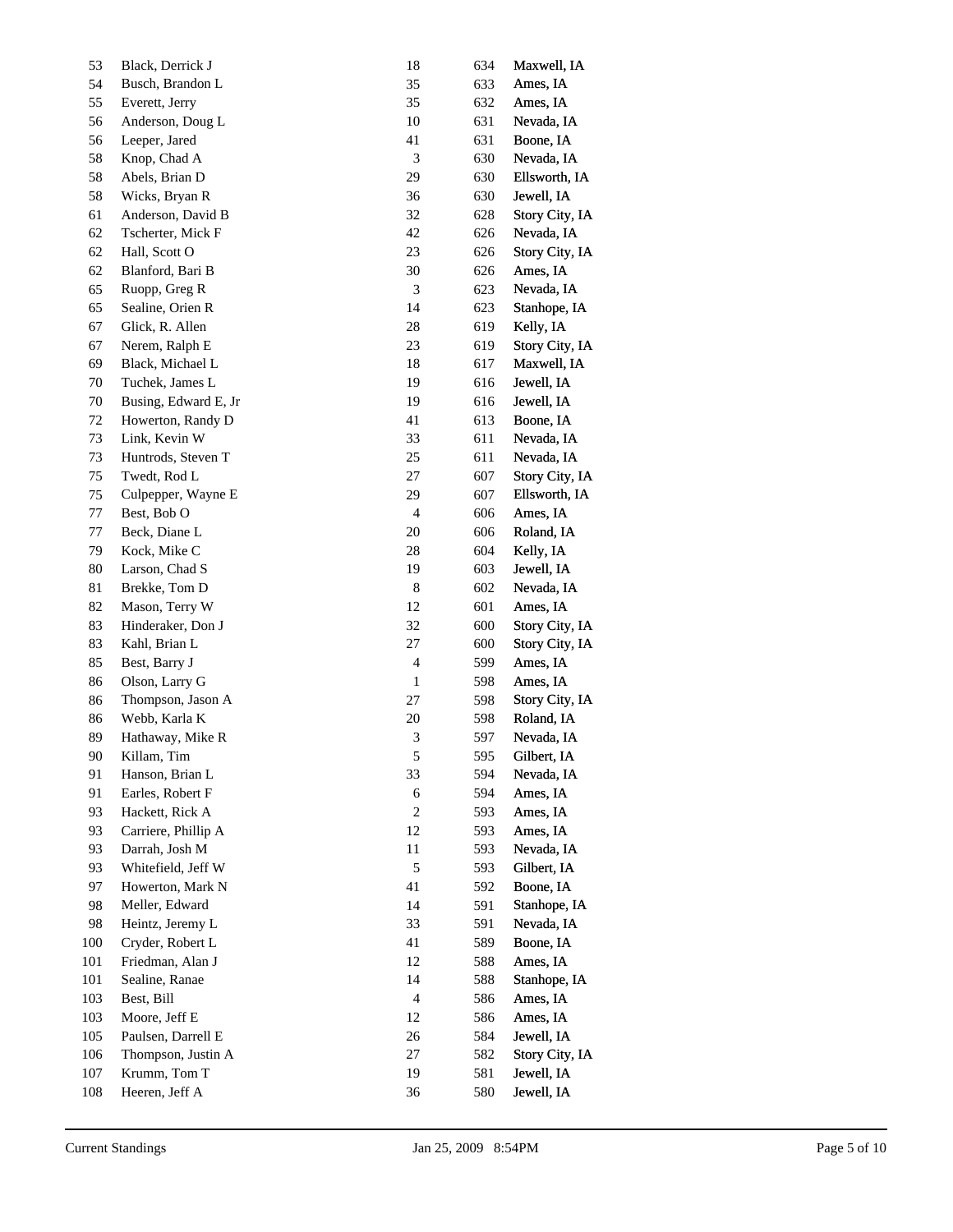| 109 | Ellis, Bob L         | 21             | 579 | Roland, IA     |
|-----|----------------------|----------------|-----|----------------|
| 110 | Sargent, Frank L     | 21             | 578 | Roland, IA     |
| 110 | Dutton, Bret M       | 33             | 578 | Nevada, IA     |
| 110 | Bowlin, Gabe J       | 14             | 578 | Stanhope, IA   |
| 113 | Olson, Randy M       | 26             | 577 | Jewell, IA     |
| 114 | Krausman, Mark W     | 42             | 575 | Nevada, IA     |
| 114 | Olson, Lance D       | $\tau$         | 575 | Ames, IA       |
| 116 | Mc Devitt, Dan L     | $\mathbf{1}$   | 574 | Ames, IA       |
| 117 | Wilcox, Brian W      | 19             | 573 | Jewell, IA     |
| 118 | Link, Gary A         | 33             | 572 | Nevada, IA     |
| 119 | Prescott, Jarad W    | 18             | 570 | Maxwell, IA    |
| 120 | Richey, Hollie S     | $\,$ 8 $\,$    | 569 | Nevada, IA     |
| 120 | Schoep, Arden J      | $\mathbf{1}$   | 569 | Ames, IA       |
| 122 | Otto, Duane D        | 25             | 568 | Nevada, IA     |
| 123 | Harris, Brad W       | 35             | 565 | Ames, IA       |
| 123 | Meester, Edward J    | 21             | 565 | Roland, IA     |
| 125 | Robinson, Kenneth J  | 3              | 564 | Nevada, IA     |
| 125 | Elliott, Craig S     | 18             | 564 | Maxwell, IA    |
| 127 | Sewald, Kimberly M   | $\overline{c}$ | 561 | Ames, IA       |
| 127 | Hayungs, Anthony C   | 25             | 561 | Nevada, IA     |
| 129 | Stark, Matt D        | $\mathfrak{Z}$ | 559 | Nevada, IA     |
| 130 | Arneson, Paul C      | 29             | 555 | Ellsworth, IA  |
| 131 | Neal, Michael L      | 6              | 554 | Ames, IA       |
| 132 | Crouse, Justin D     | 18             | 552 | Maxwell, IA    |
| 133 | Emery, Todd D        | $\sqrt{5}$     | 551 | Gilbert, IA    |
| 134 | Davis, Frank L       | $\,$ 8 $\,$    | 550 | Nevada, IA     |
| 135 | Wierson, Ryan J      | 25             | 547 | Nevada, IA     |
| 136 | Kadolph, Tim         | 23             | 545 | Story City, IA |
| 137 | Abels, Scott J       | 19             | 544 | Jewell, IA     |
| 138 | Knop, Greg H         | $\mathbf{1}$   | 543 | Ames, IA       |
| 138 | Huggins, Lowell W    | 6              | 543 | Ames, IA       |
| 140 | Tjelmeland, Mike R   | $\,$ 8 $\,$    | 528 | Nevada, IA     |
| 141 | Overland, Gary L     | $\mathbf{1}$   | 526 | Ames, IA       |
| 142 | Hawkins, Keith L     | $\overline{9}$ | 522 | Nevada, IA     |
| 143 | Huntrods, Stanley F  | 25             | 514 | Nevada, IA     |
| 144 | Tillotson, Keith M   | $11\,$         | 513 | Nevada, IA     |
| 145 | Crouse, Lowell D     | 18             | 512 | Maxwell, IA    |
| 146 | Birkestrand, Kenneth | 30             | 497 | Ames, IA       |
| 147 | Earles, Jeremy W     | 6              | 480 | Ames, IA       |
| 148 | Batistil, Romel      | 30             | 461 | Ames, IA       |
| 149 | Beck, Art            | 21             | 452 | Roland, IA     |
|     |                      |                |     |                |

The lowest score to cash is 658.

### **Singles, Woman, Handicapped**

| <b>Place</b> | <b>Team name</b>   | Entry | <b>Score</b> | From                  |
|--------------|--------------------|-------|--------------|-----------------------|
|              | Black, Joan M      | 13    | 690          | Nevada, IA            |
| 2            | Watson, Becky A    | 7     | 662          | Ames, IA              |
|              | Severson, Brenda L | 7     | 662          | Ames, IA              |
| 4            | Wheeler, Brandy J  | 27    | 653          | <b>Story City, IA</b> |
|              | Mepartland, Cari   | 31    | 644          | Huxley, IA            |
| 6            | Lawson, Candy S    | 13    | 643          | Nevada, IA            |
|              | Stone, Cathy       | 7     | 636          | Ames, IA              |
| 8            | Hausmann, Peg      | 24    | 628          | Ames, IA              |
| 9            | Jones, Ashley K    | 7     | 619          | Ames, IA              |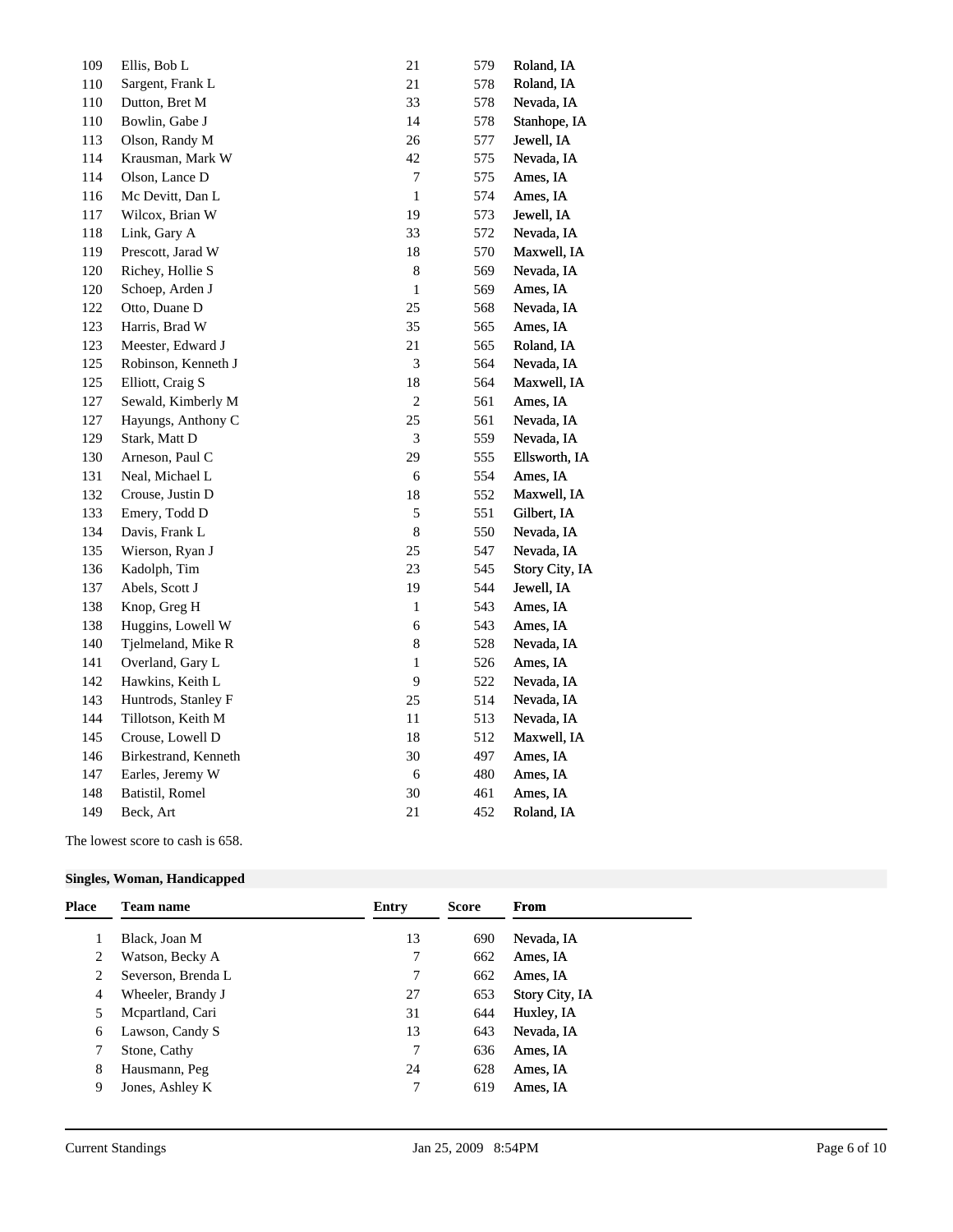| 9  | Robinson, Debra S   | 16 | 619 | Nevada, IA     |
|----|---------------------|----|-----|----------------|
| 11 | Corbin, Nancy J     | 7  | 614 | Ames, IA       |
| 12 | Roling, Angie R     | 27 | 611 | Story City, IA |
| 13 | Johnson, Mary A     | 13 | 608 | Nevada, IA     |
| 14 | Banks, Katie M      |    | 593 | Ames, IA       |
| 15 | Hinman, Jane        | 24 | 587 | Ames, IA       |
| 16 | Dobson, Linda S     | 16 | 585 | Nevada, IA     |
| 17 | Schoep, Diane M     | 31 | 584 | Huxley, IA     |
| 18 | Ackerman, Tammy A   | 16 | 581 | Nevada, IA     |
| 18 | Jennings, Teri L    | 31 | 581 | Huxley, IA     |
| 20 | Bauge, Shirley J    | 31 | 571 | Huxley, IA     |
| 21 | Klonglan, Shirley I | 13 | 563 | Nevada, IA     |
| 22 | Robinson, Tara L    | 16 | 543 | Nevada, IA     |
| 23 | Hamlin, Rosemary    | 24 | 475 | Ames, IA       |

The lowest score to cash is 628.

### **All Events Open, Open, Handicapped**

| <b>Place</b>   | <b>Team name</b>     | <b>Entry</b>   | <b>Score</b> | <b>From</b>    |  |
|----------------|----------------------|----------------|--------------|----------------|--|
| $\mathbf{1}$   | Heller, Mark M       | 12             | 2,096        | Ames, IA       |  |
| $\overline{c}$ | Mensing, Dennis D    | 10             | 2,068        | Nevada, IA     |  |
| 3              | Myers, Donnie W      | $\overline{4}$ | 2,058        | Ames, IA       |  |
| 4              | Catus, Robert N      | $\overline{4}$ | 2,052        | Ames, IA       |  |
| 5              | Schwartz, Dennis     | 25             | 2,046        | Nevada, IA     |  |
| 6              | Howard, Brian L      | 36             | 2,028        | Jewell, IA     |  |
| 7              | Schweertmann, Scott  | 32             | 2,023        | Story City, IA |  |
| 8              | Holm, Kevin L        | 22             | 2,018        | Story City, IA |  |
| 9              | Black, Derrick J     | 18             | 2,016        | Maxwell, IA    |  |
| 10             | Beck, Jamie J        | 27             | 1,998        | Story City, IA |  |
| 11             | Hill, Taylor A       | 19             | 1,993        | Jewell, IA     |  |
| 12             | Hess, Bill           | 40             | 1,987        | Story City, IA |  |
| 13             | Zaback, Peter C      | 35             | 1,986        | Ames, IA       |  |
| 14             | Watts, Dwain A       | 22             | 1,984        | Story City, IA |  |
| 15             | Cook, Doug E         | $26\,$         | 1,982        | Jewell, IA     |  |
| 16             | Westeen, Ron R, Jr   | $\mathbf{1}$   | 1,971        | Ames, IA       |  |
| 16             | Sealine, Orien R     | 14             | 1,971        | Stanhope, IA   |  |
| 18             | Sires, Caleb J       | 5              | 1,970        | Gilbert, IA    |  |
| 19             | Tungesvick, Loren J  | 40             | 1,968        | Story City, IA |  |
| $20\,$         | Sewald, Ronald D, Jr | $\overline{c}$ | 1,957        | Ames, IA       |  |
| 21             | Sorem, Ronald J      | 10             | 1,956        | Nevada, IA     |  |
| 22             | Richey, Hollie S     | $\,8\,$        | 1,954        | Nevada, IA     |  |
| 23             | Wierson, Ryan J      | 25             | 1,949        | Nevada, IA     |  |
| 24             | Nelson, Cory M       | 27             | 1,944        | Story City, IA |  |
| 25             | Howerton, Randy D    | 41             | 1,942        | Boone, IA      |  |
| 25             | Arneson, Paul C      | 29             | 1,942        | Ellsworth, IA  |  |
| 27             | Sealine, Douglas D   | 14             | 1,940        | Stanhope, IA   |  |
| $28\,$         | Hodnefield, Dan W    | 36             | 1,937        | Jewell, IA     |  |
| 29             | Best, Barry J        | $\overline{4}$ | 1,934        | Ames, IA       |  |
| 30             | Cavan, Lom           | 29             | 1,932        | Ellsworth, IA  |  |
| 31             | Glick, R. Allen      | 28             | 1,930        | Kelly, IA      |  |
| 32             | Hetland, Randy M     | 29             | 1,928        | Ellsworth, IA  |  |
| 33             | Goodmanson, Kim K    | $20\,$         | 1,926        | Roland, IA     |  |
| 34             | Tuchek, James L      | 19             | 1,925        | Jewell, IA     |  |
| 35             | Hall, Scott O        | 23             | 1,923        | Story City, IA |  |
| 36             | Nerem, Ralph E       | 23             | 1,919        | Story City, IA |  |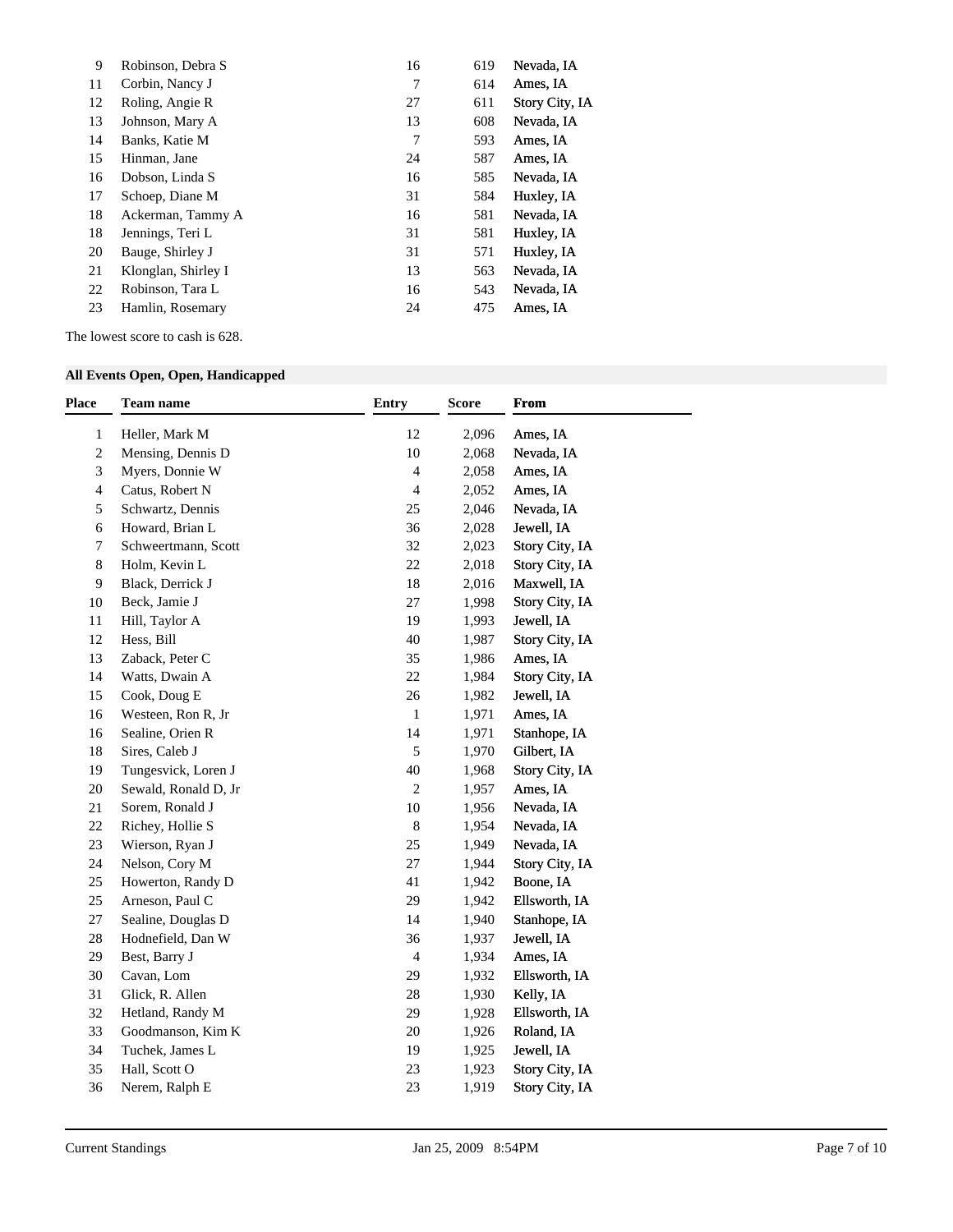| 37     | Black, Michael L     | 18             | 1,918 | Maxwell, IA    |
|--------|----------------------|----------------|-------|----------------|
| $38\,$ | Bowlin, Gabe J       | 14             | 1,909 | Stanhope, IA   |
| 39     | Hess, Jeremy D       | 40             | 1,904 | Story City, IA |
| 40     | Tibben, Brian A      | $\mathbf{9}$   | 1,903 | Nevada, IA     |
| 41     | Schoep, Arden J      | $\mathbf{1}$   | 1,902 | Ames, IA       |
| 41     | Wing, Jon H          | 32             | 1,902 | Story City, IA |
| 43     | Beck, Diane L        | $20\,$         | 1,900 | Roland, IA     |
| 44     | Webb, Karla K        | 20             | 1,899 | Roland, IA     |
| 45     | Imlay, Ronald E      | 26             | 1,897 | Jewell, IA     |
| 46     | Whitefield, Jeff W   | $\mathfrak s$  | 1,894 | Gilbert, IA    |
| 47     | Anderson, Scott R    | 32             | 1,887 | Story City, IA |
| 48     | Tscherter, Scott     | $\mathfrak{Z}$ | 1,886 | Nevada, IA     |
| 49     | Bern, Kerry E        | 42             | 1,882 | Nevada, IA     |
| 50     | Crouse, Justin D     | 18             | 1,881 | Maxwell, IA    |
| 51     | Gray, Timothy A      | $\sqrt{2}$     | 1,879 | Ames, IA       |
| 51     | Ortiz, Jeff          | 4              | 1,879 | Ames, IA       |
| 53     | Elliott, Craig S     | 18             | 1,874 | Maxwell, IA    |
| 53     | Hackett, Rick A      | $\sqrt{2}$     | 1,874 | Ames, IA       |
| 55     | Hall, Kent D         | 23             | 1,871 | Story City, IA |
| 56     | Link, Kevin W        | 33             | 1,867 | Nevada, IA     |
| 57     | Caputo, Frank P      | 19             | 1,865 | Jewell, IA     |
| 58     | Culpepper, Wayne E   | 29             | 1,863 | Ellsworth, IA  |
| 59     | Krumm, Tom T         | 19             | 1,862 | Jewell, IA     |
| 60     | Friedman, Alan J     | 12             | 1,861 | Ames, IA       |
| 61     | Smith, Jimmy J       | $\sqrt{6}$     | 1,856 | Ames, IA       |
| 62     | Everett, Jerry       | 35             | 1,854 | Ames, IA       |
| 63     | Busch, Brandon L     | 35             | 1,853 | Ames, IA       |
| 64     | Graham, Steve D      | 19             | 1,851 | Jewell, IA     |
| 65     | Busing, Edward E, Jr | 19             | 1,841 | Jewell, IA     |
| 66     | Hansen, Lee M        | 40             | 1,839 | Story City, IA |
| 67     | Mortvedt, Jo K       | 20             | 1,838 | Roland, IA     |
| 67     | Paulsen, Darrell E   | 26             | 1,838 | Jewell, IA     |
| 69     | Tscherter, Mick F    | 42             | 1,832 | Nevada, IA     |
| 70     | Tjelmeland, Mike R   | $8\,$          | 1,830 | Nevada, IA     |
| 70     | Kadolph, Tim         | 23             | 1,830 | Story City, IA |
| 72     | Carriere, Phillip A  | 12             | 1,827 | Ames, IA       |
| 73     | Stark, Matt D        | 3              | 1,825 | Nevada, IA     |
| 74     | Sealine, Ranae       | 14             | 1,824 | Stanhope, IA   |
| 75     | Davis, Frank L       | 8              | 1,821 | Nevada, IA     |
| 76     | Mason, Terry W       | $\mathbf{1}$   | 1,819 | Ames, IA       |
| 77     | Ruopp, Greg R        | 3              | 1,818 | Nevada, IA     |
| 78     | Wicks, Bryan R       | 36             | 1,817 | Jewell, IA     |
| 79     | Hanson, Brian L      | 33             | 1,816 | Nevada, IA     |
| 80     | Best, Bill           | $\overline{4}$ | 1,814 | Ames, IA       |
| 80     | Larson, Chad S       | 19             | 1,814 | Jewell, IA     |
| 82     | Cryder, Robert L     | 41             | 1,809 | Boone, IA      |
| 83     | Dobson, Chad V       | 3              | 1,808 | Nevada, IA     |
| 84     | Best, Bob O          | 4              | 1,807 | Ames, IA       |
| 85     | Neal, Michael L      | 6              | 1,803 | Ames, IA       |
| 86     | Krausman, Mark W     | 42             | 1,801 | Nevada, IA     |
| 87     | Wilcox, Brian W      | 19             | 1,796 | Jewell, IA     |
| 87     | Olson, Randy M       | 26             | 1,796 | Jewell, IA     |
| 89     | Heintz, Jeremy L     | 33             | 1,792 | Nevada, IA     |
| 89     | Hawkins, Keith L     | 9              | 1,792 | Nevada, IA     |
| 91     | Emery, Todd D        | 5              | 1,791 | Gilbert, IA    |
| 92     | Carsrud, Bryan       | 3              | 1,786 | Nevada, IA     |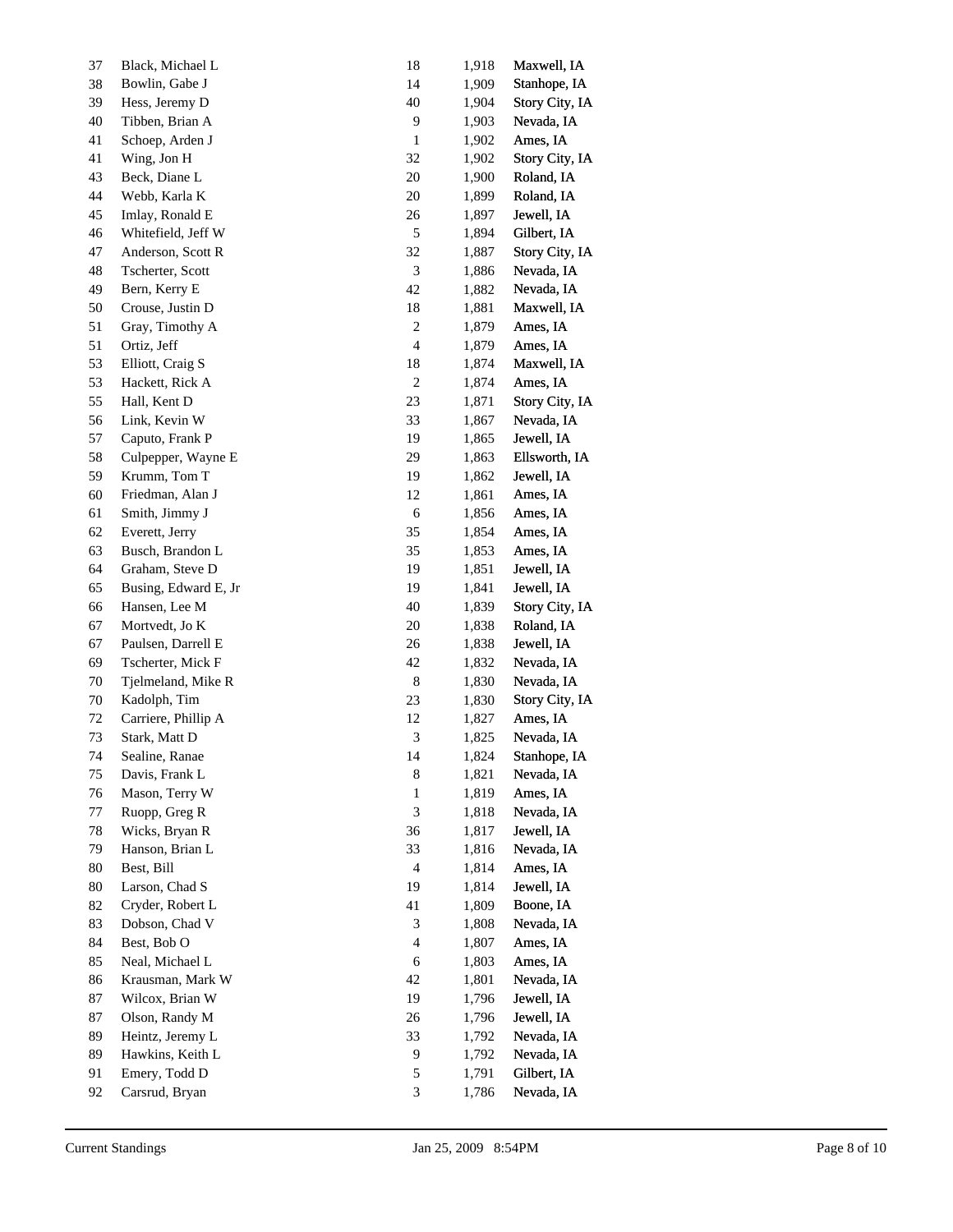| 93  | Abels, Brian D      | 29                          | 1,784 | Ellsworth, IA  |
|-----|---------------------|-----------------------------|-------|----------------|
| 94  | Heeren, Jeff A      | 36                          | 1,782 | Jewell, IA     |
| 95  | Kahl, Brian L       | $27\,$                      | 1,781 | Story City, IA |
| 96  | Swanson, James L    | 32                          | 1,780 | Story City, IA |
| 97  | Earles, Robert F    | $\sqrt{6}$                  | 1,779 | Ames, IA       |
| 98  | Thompson, Jason A   | 27                          | 1,776 | Story City, IA |
| 99  | Meller, Edward      | 14                          | 1,775 | Stanhope, IA   |
| 100 | Killam, Tim         | $\sqrt{5}$                  | 1,770 | Gilbert, IA    |
| 101 | Darrah, Josh M      | 11                          | 1,769 | Nevada, IA     |
| 102 | Crouse, Lowell D    | 18                          | 1,767 | Maxwell, IA    |
| 103 | Thompson, Justin A  | $27\,$                      | 1,765 | Story City, IA |
| 104 | Wilcox, Bruce A     | 19                          | 1,764 | Jewell, IA     |
| 105 | Meester, Edward J   | $21\,$                      | 1,763 | Roland, IA     |
| 106 | Harris, Brad W      | 35                          | 1,762 | Ames, IA       |
| 107 | Sewald, Kimberly M  | $\sqrt{2}$                  | 1,754 | Ames, IA       |
| 108 | Brekke, Tom D       | $\,$ 8 $\,$                 | 1,751 | Nevada, IA     |
| 109 | Newell, Brandon W   | 42                          | 1,746 | Nevada, IA     |
| 110 | Otto, Duane D       | 25                          | 1,741 | Nevada, IA     |
| 111 | Link, Gary A        | 33                          | 1,725 | Nevada, IA     |
| 112 | Twedt, Rod L        | 26                          | 1,711 | Jewell, IA     |
| 113 | Abels, Scott J      | 19                          | 1,710 | Jewell, IA     |
| 114 | Beck, Art           | $21\,$                      | 1,700 | Roland, IA     |
| 114 | Knop, Chad A        | $\ensuremath{\mathfrak{Z}}$ | 1,700 | Nevada, IA     |
| 116 | Huntrods, Stanley F | 25                          | 1,692 | Nevada, IA     |
| 117 | Huggins, Lowell W   | 6                           | 1,684 | Ames, IA       |
| 118 | Dutton, Bret M      | 33                          | 1,679 | Nevada, IA     |
| 119 | Prescott, Jarad W   | 18                          | 1,677 | Maxwell, IA    |
| 120 | Hathaway, Mike R    | $\ensuremath{\mathfrak{Z}}$ | 1,663 | Nevada, IA     |
| 121 | Robinson, Kenneth J | $\ensuremath{\mathfrak{Z}}$ | 1,655 | Nevada, IA     |
| 122 | Earles, Jeremy W    | $\sqrt{6}$                  | 1,585 | Ames, IA       |
| 123 | Mc Devitt, Dan L    | $\mathbf{1}$                | 1,252 | Ames, IA       |
| 124 | Howerton, Mark N    | 41                          | 1,198 | Boone, IA      |
| 125 | Ellis, Bob L        | $21\,$                      | 1,189 | Roland, IA     |
| 126 | Sargent, Frank L    | $21\,$                      | 789   | Roland, IA     |
| 127 | Haupt, Linda C      | 14                          | 672   | Stanhope, IA   |
| 128 | Haupt, Verle G      | 14                          | 592   | Stanhope, IA   |
|     |                     |                             |       |                |

The lowest score to cash is 1,986.

### **All Events Open, Open, Scratch**

| Place | Team name          | <b>Entry</b> | Score | From         |
|-------|--------------------|--------------|-------|--------------|
| 1     | Sealine, Douglas D | 14           | 1,940 | Stanhope, IA |
| 2     | Zaback, Peter C    | 35           | 1,938 | Ames, IA     |
| 3     | Glick, R. Allen    | 28           | 1,903 | Kelly, IA    |
| 4     | Link, Kevin W      | 33           | 1,867 | Nevada, IA   |
| 5     | Everett, Jerry     | 35           | 1,854 | Ames, IA     |
| 6     | Howerton, Randy D  | 41           | 1,777 | Boone, IA    |
| 7     | Crouse, Lowell D   | 18           | 1,761 | Maxwell, IA  |
| 8     | Heintz, Jeremy L   | 33           | 1,756 | Nevada, IA   |
| 9     | Hanson, Brian L    | 33           | 1,752 | Nevada, IA   |
| 10    | Dobson, Chad V     | 3            | 1,751 | Nevada, IA   |
| 11    | Carsrud, Bryan     | 3            | 1.744 | Nevada, IA   |
| 12    | Elliott, Craig S   | 18           | 1,739 | Maxwell, IA  |
| 13    | Link, Gary A       | 33           | 1,725 | Nevada, IA   |
| 14    | Busch, Brandon L   | 35           | 1,724 | Ames, IA     |